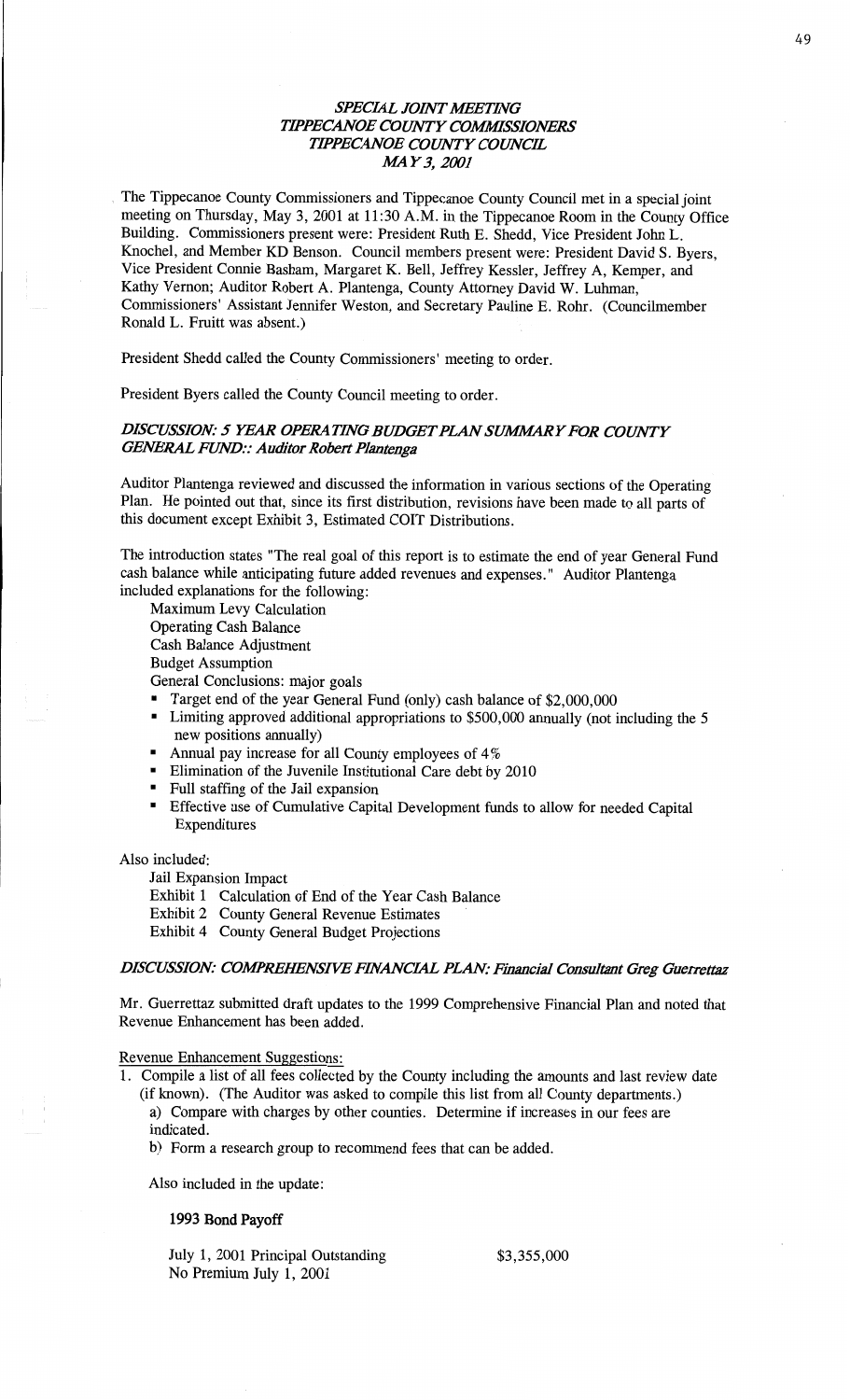| Interest                                   | 84,195       |
|--------------------------------------------|--------------|
| Requirements                               | 3,439,195    |
|                                            |              |
| Source of Funds                            |              |
|                                            |              |
| Property Tax Distribution on June 30, 2001 | 225,000<br>S |
| Excise                                     | 25,000       |
| Required from EDIT Reserve                 | 3,189,195    |
| EDIT Reserve Balance 03-30-01              | 3,628,310    |
| Remainder                                  | 439,115      |

2. Council and **Commissioners** prioritize Capital projects. **E—mail** to Mr. **Guerrettaz within** the next two (2) weeks at the following address: finance@msn.com.

Notes:

- Revolving Road Fund: Add funds annually from TIF to build to help prevent borrowing for an **EDIT** project.
- **I** Jail Lease: \$1 million will be available when the Jail Bonds are paid **off. Paying** off the Jail **Bonds** early will benefit the taxpayer by lessening the increase in property **taxes.**
- **IDEDEDIA INCOCORDITE:** An item currently listed as Medium priority in the next 6-10 Years will require **a bond issue** if constructed earlier.
- 3. Sign up **representatives,** two (2) Council and two (2) **Commissioners** to **meet** with the rating agencies during the July visit.

# *COIT & EDIT FUNDS DISTRIBUTION: Auditor Plantenga*

**Auditor Plantenga** explained that distribution of EDIT and COIT Funds is **based** on **Property** Tax levies. COIT Funds are distributed to all entities in the County except the school corporations. EDIT Funds are distributed to only the **Cities,** the Towns, and the County. The State **holds a** <sup>3</sup> months reserve of COIT Funds and a 6 **months** reserve of **EDIT** Funds. After checking with the State on balances in these two funds, Tippecanoe County will receive and distribute approximately \$3 million of COIT and approximately \$3.5 million of EDIT monies due to a miscalculation at the State. Auditor Plantenga estimated that the County General Fund will receive \$1 **million** of COIT Funds and \$1.6 million of **EDIT** Funds. He said he **needs** to discuss the method of distribution with the State **Board** of Tax **Commissioners.** 

#### *RESOLUTION 2001-13-CM/CL: Authorizing Redemption of 1993 Jail Bonds*

(quote)

## **JOINT RESOLUTION** NO. 2001-13-CM/CL **BETWEEN** THE **BOARD** OF **COMMISSIONERS**  OF **TIPPECANOE COUNTY** AND THE **TIPPECANOE** COUNTY **COUNCIL**

**WHEREAS,** the **Tippecanoe** County-Lafayette County Building **Authority** ("Authority") issued its First Mortgage Refunding **Bonds,** Series 1993 ("1993 Bonds"), **dated** May 15, 1993, in the original issue amount of \$12,475,000, now outstanding in the amount of \$3,335,000 and maturing semiannually over a period ending July 1, 2003 and issued under **a** Trust Indenture dated as of May 15, 1993, between the Authority and Lafayette **Bank** & **Trust** Company ("Indenture"); and

**WHEREAS,** the **1993 Bonds** are secured by **a** Lease **Agreement,** dated as of October 20, 1987, as **amended** as of May 15, 1993 ("Lease") between the Authority and **Tippecanoe** County; and

**WHEREAS,** the Indenture allows for **redemption** of the 1993 Bonds on July 1, **2001** at **a**  price equal to the aggregate principal amount of the 1993 Bonds plus accrued interest without **<sup>a</sup>** premium and the Authority has **authorized** such redemption; and

**WHEREAS,** the Tippecanoe County Board of **Commissioners** ("Board") and the **Tippecanoe** County Council ("Council") agree to the **redemption,** on July 1, 2001, of the \$2,690,000 in aggregate principal **amount** of 1993 **Bonds maturing semiannually** on January 1, 2002 through and including July 1, 2003;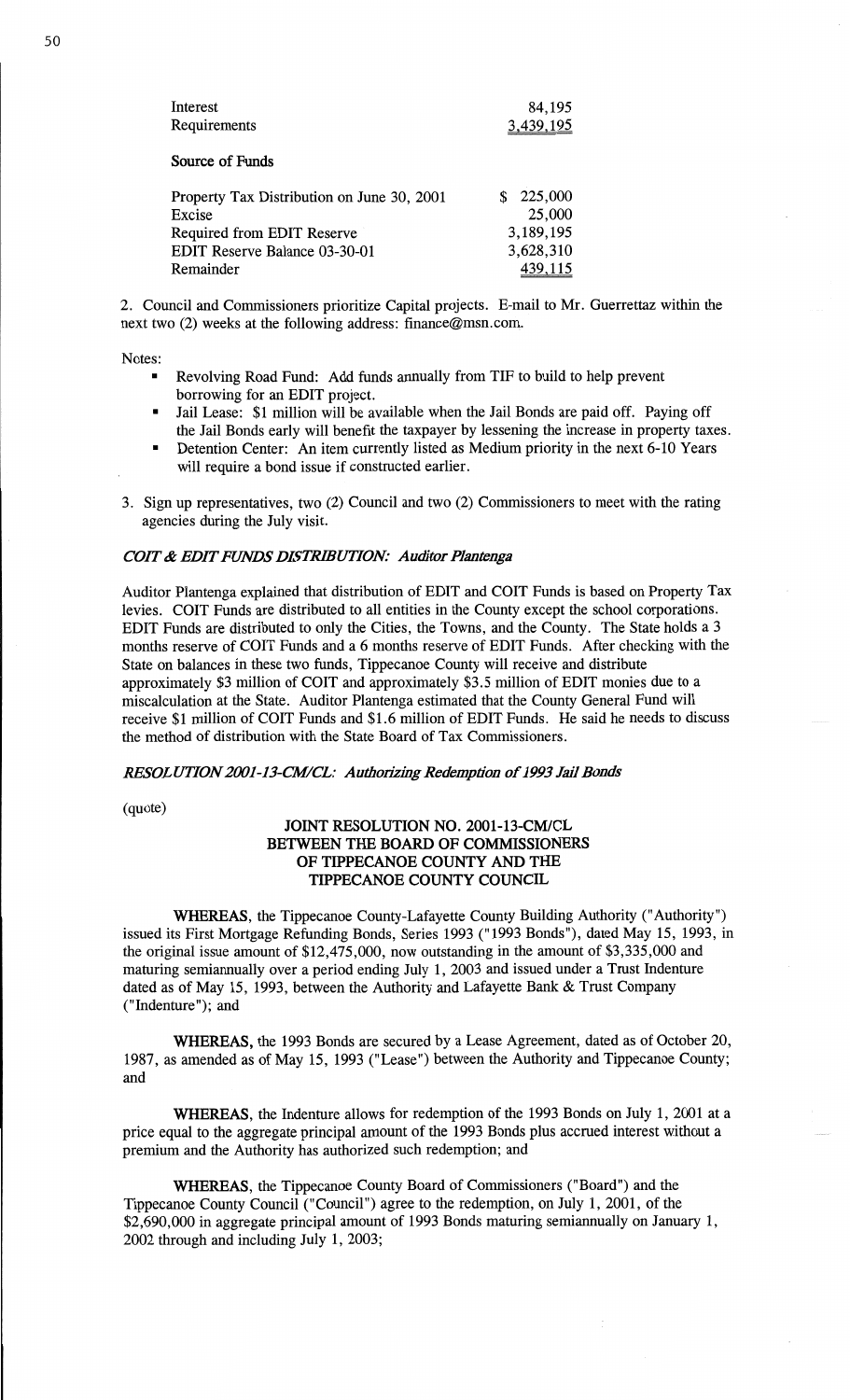## **NOW, THEREFORE,** BE IT **RESOLVED** BY THE **TIPPECAN** OE **COUNTY BOARD**  OF **COMMISSIONERS** AND THE **TIPPECANOE COUNTY COUNCIL,** THAT:

Section 1. The Board and the Council hereby authorize the prepayment of Basic **Rent** as defined in the Lease to pay for the redemption on July 1, 2001 of the \$2,690,000 of 1993 Bonds maturing semiannually on January 1, 2002 through and including July 1, 2003.

**Section** 2. The Board and the Council hereby ratify the written notice of the Authority to the Lafayette Bank and Trust Company ("Bank"), as Trustee, directing the Bank to give notice of the redemption to the registered owners of the 1993 Bonds and to redeem the \$2,690,000 of 1993 Bonds on July 1, 2001 substantially in the form attached as Exhibit A.

Section 3. This Resolution shall be effective from and after **passage. PASSED** AND **ADOPTED** by the Tippecanoe County Board of Commissioners and the Tippecanoe County Council, this  $3^{rd}$  day of May, 2001.

# **BOARD** OF **COMMISSIONERS** OF **TIPPECANOE COUNTY**

Ruth Shedd, President

John Knochel, Vice President

KD Benson, Member

**ATTEST:** 

Robert Plantenga, Auditor of Tippecanoe County

**TIPPECANOE COUNTY COUNCIL** 

David S. Byers, President

Comic **Basham,** Vice President

Jeffrey Kessler

Margaret K. Bell

Jeffrey A. Kemper

Kathy Vernon

**Ronald** L. Pruitt

ATTEST:

Robert Plantenga, Auditor

EXHIBIT **A** 

April 20, 2001

Via Hand Delivery

**M[r][s].**  Corporate Trust Department Lafayette Bank and Trust Company 133 North 4'" Street Lafayette, Indiana 47901

> Re: Tippecanoe County-Lafayette County Building Authority First Mortgage Refunding Bonds, Series 1993 *-* Notice of Redemption

Dear

**This** letter wilt direct the Lafayette Bank and Trust Company, as Trustee, to give notice to bondholders that Two Million Six Hundred Ninety **Thousand** Dollars (\$2,690,000) in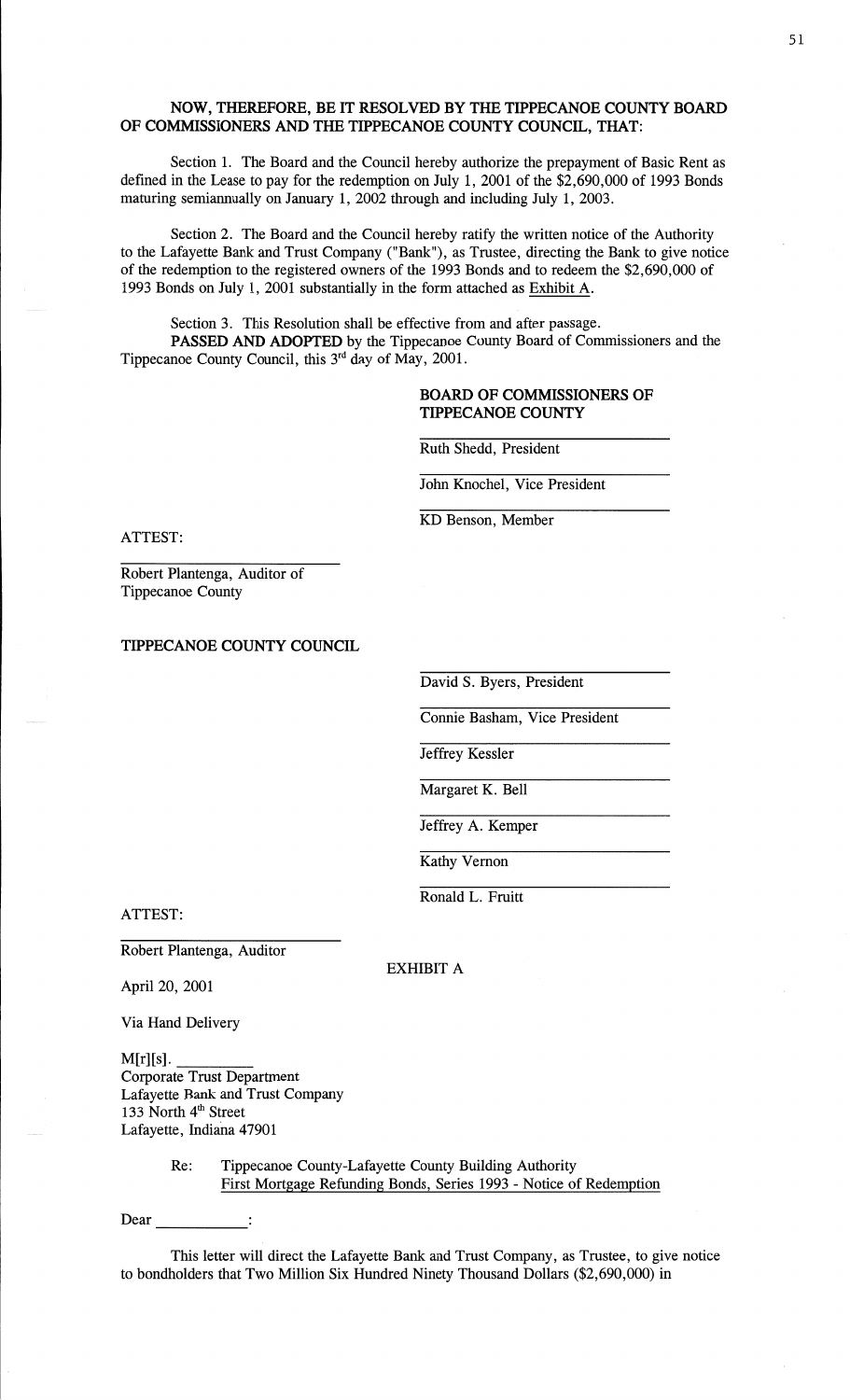aggregate principal amount of First Mortgage Refunding **Bonds,** Series 1993, of the Tippecanoe County—Lafayette County **Building** Authority, dated May 15, 1993 and maturing semiannually on January 1, 2002 through and **including** July 1, 2003 will be redeemed on July 1, 2001 at par plus accrued interest to the date of redemption.

The Trustee is instructed to give notice to all registered bondholders no less **than** thirty (30) days prior to July 1, 2001 per Section 4.05 of the Trust Indenture between the Tippecanoe County—Lafayette County Building Authority and Lafayette **Bank** and Trust Company dated May 15, 1993.

Very truly yours,

President, Tippecanoe County-Lafayette County Building Authority

(unquote)

Councilmember Kessler moved to approve Resolution 2001-13-CL between the Board of Commissioners of Tippecanoe County and the Tippecanoe County Council to authorize the redemption of the 1993 Jail **Bonds,** seconded by Councilmember Kemper.

Auditor Plantenga recorded the following roll call vote:

**David** Byers Yes Connie **Basham** Yes Jeffery Kessler Yes Margaret Bell Yes Jeffrey Kemper Yes Kathy **Vernon** Yes Ronald Fruitt Absent

- The motion to approve Resolution 2001-13-CL passed  $6 0$ .
- *0* **Commissioner** Knochel moved to approve Resolution 2001-13—CM between the Board of Commissioners of Tippecanoe County and the Tippecanoe County Council to authorize the redemption of the 1993 Jail **Bonds,** seconded by Commissioner Benson.

Auditor Plantenga recorded the following roll call vote:

| <b>Ruth Shedd</b> | Yes |
|-------------------|-----|
| John Knochel      | Yes |
| KD Benson         | Yes |

The motion to approve Resolution 2001-13-CM passed  $3 - 0$ .

#### *SHERIFF'S REPORT & REQUESTS: Sheriff Dave Murtaugh*

Members of the Sheriff's Staff also in attendance were:

Steve Grant, Captain of Operations and Civil Process William "Smokey" Anderson, Enforcement Division and Chief Deputy Mark Kirby, Communications/911 Tracy Brown, Jail Commander

Sheriff Murtaugh reported the following:

- Annual Calls for Service increased from 17,613 in 1994 to 24,421 in 2000.
- Civil Process increased from 26,486 in 1994 to 53,334 in **2000.**
- **Annual** Inmates Received **increased** from 4,255 in 1994 to 7,887 in 2000.
- Average Daily Population increased from 193 in 1994 to 275 in 2000.
- Average Daily **Population** for April 2001 was 282.4
	- The Population on April 30, 2001 was 287 of which 247 were Pre-Trial Detainees.